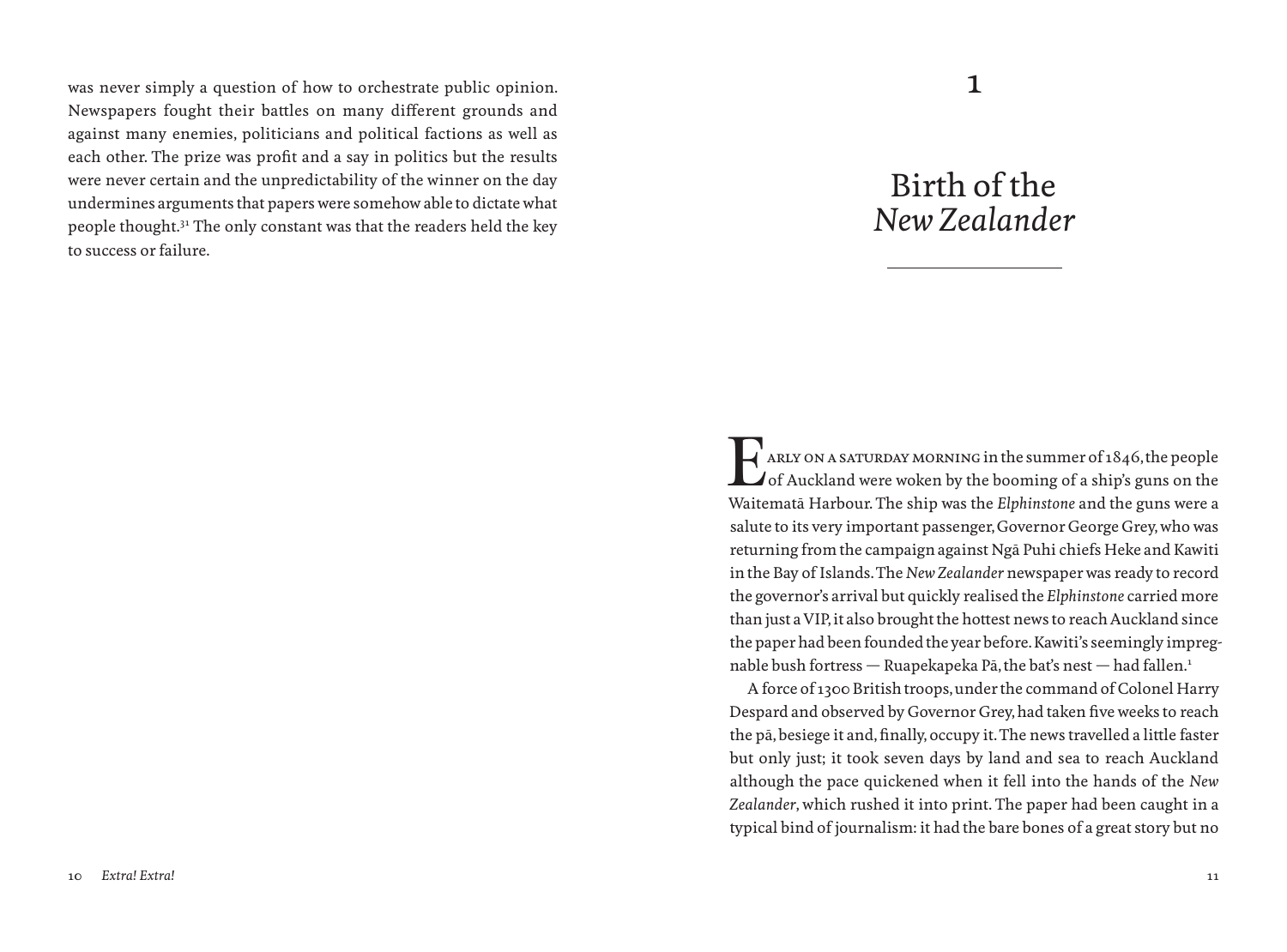

*The bombardment of  Ruapekapeka Pā from a drawing by a British soldier. PUBL-0054-1-077, ATL*

time to check the facts or add telling details. The first draft of  this history was so brief it raised many more questions than it answered.<sup>2</sup>

In a town anxious about war uncomfortably close to its doorstep, news of  the victory came as a great relief. People were eager to know how it had been achieved, who had done what, the names of  the casualties and whether it meant an end to the fighting. Such was the clamour that the *New Zealander*, a weekly paper coming out every Saturday, published an extra edition on Monday, printing transcripts of  the official despatches from Despard to Grey.<sup>3</sup> Because of the enormous demand for this story, Monday 19 January 1846 went down as the glory day of  the paper's history. It claimed to have sold 2000 copies, a huge number in a town with a population of  around 3000 and where a paper would normally sell no more than a couple of hundred every week.<sup>4</sup>

But as soon as this first draft had been published the *New Zealander* began work on a second draft, testing the official version. The next



event may have been brought about: but the manner in which possession was obtained of Kawiti's pah, did not, in our opinion, justify the lengthened, pompous, commendatory despatch of Colonel DESPARD, in which a mere casualty-of the defenders being at prayers without the pah, enabling our troops and allies to enter, unperceived and unmolested-is termed.-" the capture of a fortress, of extraordinary strength, by essewit, and nobly defended by a brave and determined enemy "-We consider, therefore, that a plain, unvarnished narrative of the facts, from authentic sources, will be acceptable to our readers.

It appears that on the 1st of January, the British forces established themselves in a strong stockade, in the middle of a wood, dis-

*The first and second drafts of  history. On the left is the report published the morning the*  Elphinstone *arrived in Auckland and on the right the* New Zealander*'s debunking of  Colonel Despard's self-serving account one week later.* New Zealander*, 17 and 24 Jan 1846, Papers Past*

Saturday it ran a detailed editorial which concluded the story had been embellished to the point where it was simply not true.<sup>5</sup> It scorned Despard for his long, pompous despatch in which he claimed to have taken the pā by assault when, according to the paper's sources and its analysis of  the official documents, the British troops had been able to enter unopposed because the Māori garrison were at Sunday prayers outside the wall.

The Ruapekapeka story fulfils the ideal of  journalism as the pursuit of  truth, digging behind the official version to tell it like it really is. It may seem an uncomplicated process, a treasure hunt in search of  a solid nugget, but, as every journalist and historian knows, the truth is seldom so clear cut and the second draft of  a story is not necessarily the final version. A century and a half  later, disputes over what really happened continue with James Belich going much further than the *New Zealander* ever did: he claims that the battle was not a defeat for Kawiti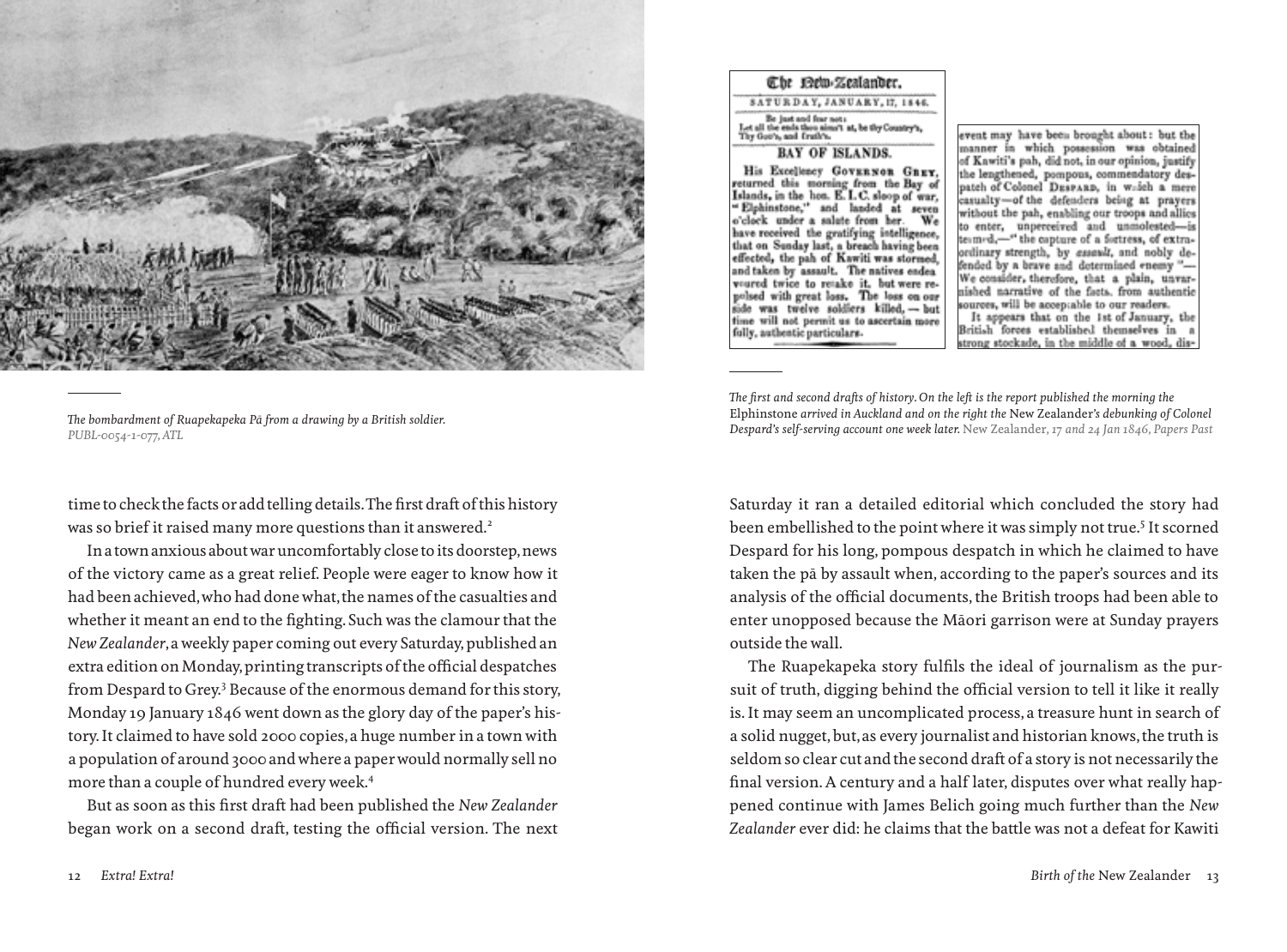and Heke, not even a fortuitous one, but rather the execution of  a ruse to draw the British into the dense bush behind the pā where their advantages in numbers and weapons would be nullified.<sup>6</sup> A counter-argument from Matthew Wright is that the truth was closer to the original despatches.7 Regardless of  what we think about these arguments, one point is certain: the newspaper saw its role as more than just transcriber of the official version.

The *New Zealander* was not the first newspaper in Auckland but it was the first to endure, lasting for just over 20 years. It fought an epic war for newspaper supremacy against the *Southern Cross*, a paper which had been founded in 1843, allowed to lapse in 1845 but revived in 1847. For much of the two decades from the mid-1840s to the mid-1860s, the *New Zealander* was regarded as the 'leading journal' and tried to hold itself  aloof  from the upstart *Cross* which was smaller, brasher and more aggressive. The war these two papers fought reveals much about the intense commercial and political pressures that all newspapers came under as well as the overriding importance of  reader interests in deciding the victor.

The *New Zealander*'s finest hour was its reporting of  the Ruapekapeka story. Seventeen years later, in 1863, when it came out as a daily for the first time, the paper reviewed its history and proudly recalled the event as though it was still fresh in everyone's memory. But it omitted the best part; how it had unpicked the self-serving official account. The reason for the omission was that by 1863 the *New Zealander* had long since become an ardent supporter of  Governor Grey. To recall one of  his great victories was one thing but to recall how the story had been officially distorted was quite another. But for much of  the first year of  its existence, which coincided with Grey's arrival in the colony, the *New Zealander* maintained a critical editorial line which increased in force as time went by, especially over Grey's attitude to settlers and speculators buying land directly from the Māori.

Yet most accounts of  the *New Zealander*'s beginnings say it was pro-Grey and pro-Māori from birth. $^8$  The proprietor, John Williamson, was

set up with a printing press by the Wesleyan missionaries supposedly because he, like his benefactors, was a strong advocate for the Māori. But this is a great oversimplification not only of  what the paper stood for but how it changed over the years. The *New Zealander* was a good example of  a newspaper bending and adjusting its stance according to the pressures of the political establishment — in the form of Governor Grey — the interests of  its readers and the commercial imperative to make money.

The history of  the *New Zealander* also undermines another dubious generalisation about the early colonial press, namely that papers were published primarily for political purposes in support of  a developing upper class without the need to make profits.<sup>9</sup> This is based partly on the belief  that the population was largely illiterate and in any case the working classes could not afford the cover price of  sixpence. But statistics compiled for 1857 show 74 per cent of  Pākehā living in Auckland could read and the cover price was not so important because each copy of  the paper had multiple readers.10 Moreover, John Williamson was not a great man of  colonial politics when he founded the paper, much less the representative of  a land-owning class. Rather he was a solid workingclass man with ambitions to make a business out of  his trade of  printer.

Williamson was born in Ireland and migrated to Sydney with his wife and children in 1840 when he was 25 years old. He worked there for the *Australasian Chronicle* and the *Sydney Monitor* for a year, but it was not a happy time because Williamson was an alcoholic who frequently disgraced himself  with early morning appearances at the city's police court.11 In 1841, perhaps hoping to escape from his demons, he crossed the Tasman to work at the Auckland Printing Company. The company printed material for the government and commercial clients as well as publishing the town's first newspaper, the *New Zealand Herald and Auckland Gazette*, which had a brief  and controversial career from 1841 to  $1842.$ 

The Auckland where Williamson was to make his life was a haphazard settlement. Its setting on the shores of  the Waitematā was about as beautiful as it was possible to imagine, spoiled only by the ugliness of  the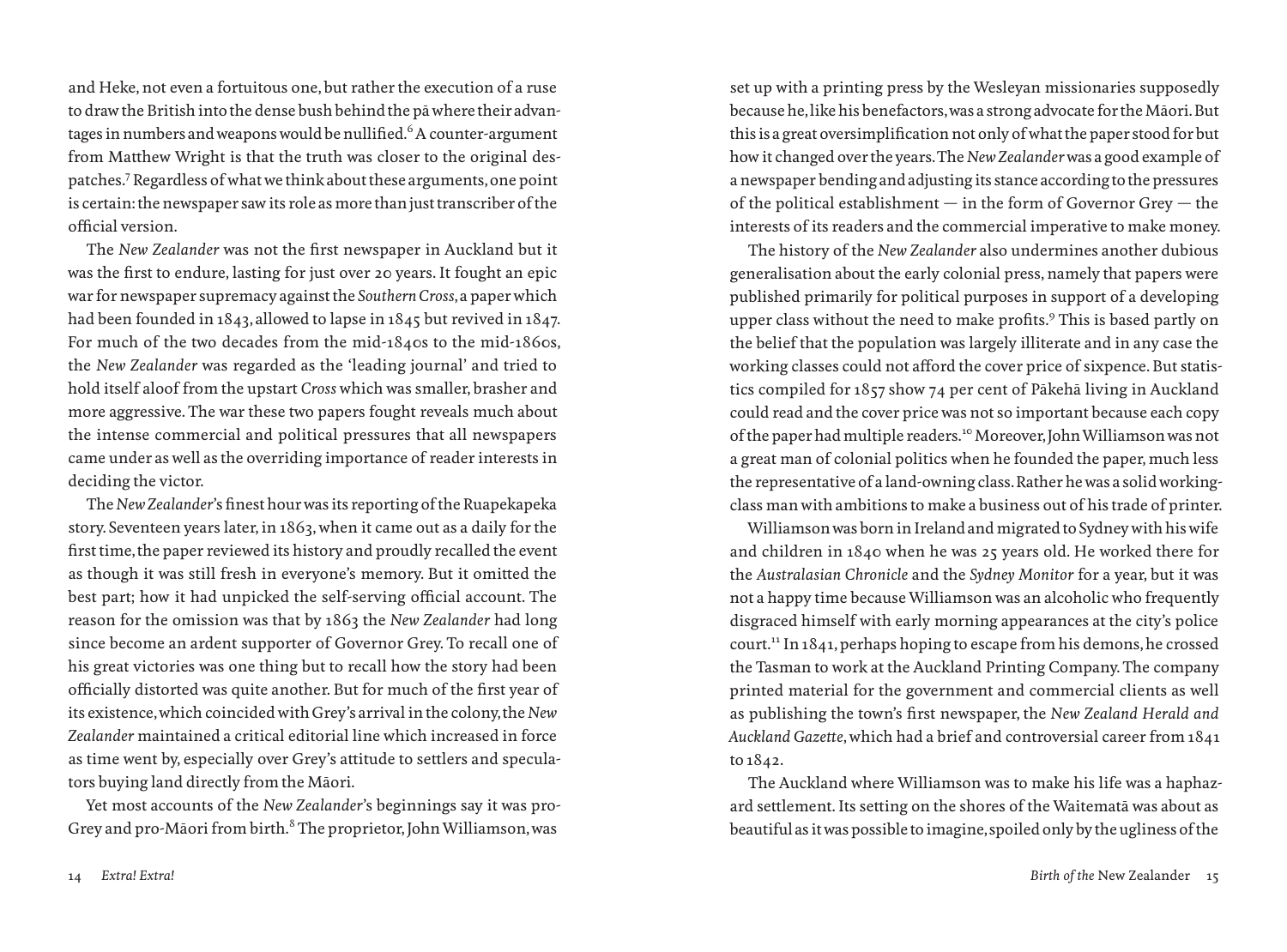

*Auckland as John Williamson first saw it; an ugly little town that failed to live up to the beauty of  its surroundings. James Richardson, George Grey Special Collections, Auckland Libraries, 4-9089*

town that dignified itself  as the capital of  New Zealand. The population was only around 1500 in the year Williamson arrived, rising to about 3000 in the middle of  the decade. They lived in wood and raupō cottages clustered around the waterfront and along Queen Street, which followed the course of Waihorotiu Stream.<sup>12</sup> It was not a healthy place. One visitor wrote: 'I saw nothing but a beggarly collection of  poverty-stricken huts and wooden houses without any of  the bustle and briskness that betokens business and prosperity . . . The streets and roads were unpaved and, in some places, knee-deep in mud; and the whole town had a slatternly and neglected look.'13 Queen Street was especially reviled as being scarcely better than an open sewer.

It was not just the physical surrounds that seemed so unpromising but also the people themselves. Auckland was founded as a government

town and was populated not by genuine colonists but by land speculators and others hoping to make a living, or a killing, from government funds.14 One visitor saw those who were not in government as 'a collection of  land-sharks, Pecksniffs, and jackals, who were on the alert for what could be picked up'.<sup>15</sup> But there was some industry. By  $1845$ there were sawmills, flour mills, breweries, a loom, a pottery, four brick kilns and a tannery as well as a rope-maker.<sup>16</sup> Among all the millers and builders were ten people employed in the printing and bookbinding industries; John Williamson was one of  them.

Williamson soon came under the influence of  the Reverend Walter Lawry, head of  the Wesleyan Mission, who, it appears, was instrumental in helping him get over his alcoholism and converting him into a fierce  $-$  if occasionally backsliding  $-$  advocate of temperance.<sup>17</sup> He worked at the Auckland Printing Company until it was sold to the government. Most of  his workmates were content to go along with their new employer but Williamson 'took a larger view of  the public need, as well as of  his own interests' and saw that he could make money from establishing a newspaper that represented popular opinion.<sup>18</sup> His ambition was actually much larger than that. What he was really aiming for was a commercial printing business, and it was his old friend and mentor Walter Lawry who helped him achieve this goal by arranging for him to acquire the printing press belonging to the Wesleyan South Seas Mission.19 By the second week of  publication, the prime spot at the top left-hand corner of  the *New Zealander*'s front page was reserved for an advertisement for Williamson the printer, who pitched his services by showing off  the wide range of  typefaces at his disposal.

To make the newspaper part of  his business turn a profit Williamson needed readers as well as advertisers, and that meant persuading people the paper was worth buying. A journeyman printer starting out in business could not afford the luxury of  an expensive printing press just to further a political cause — especially that of  a class to which he did not belong. The first edition of  the *New Zealander*, on 7 June 1845, carried an appeal for public approval and support.20 In return it promised to cover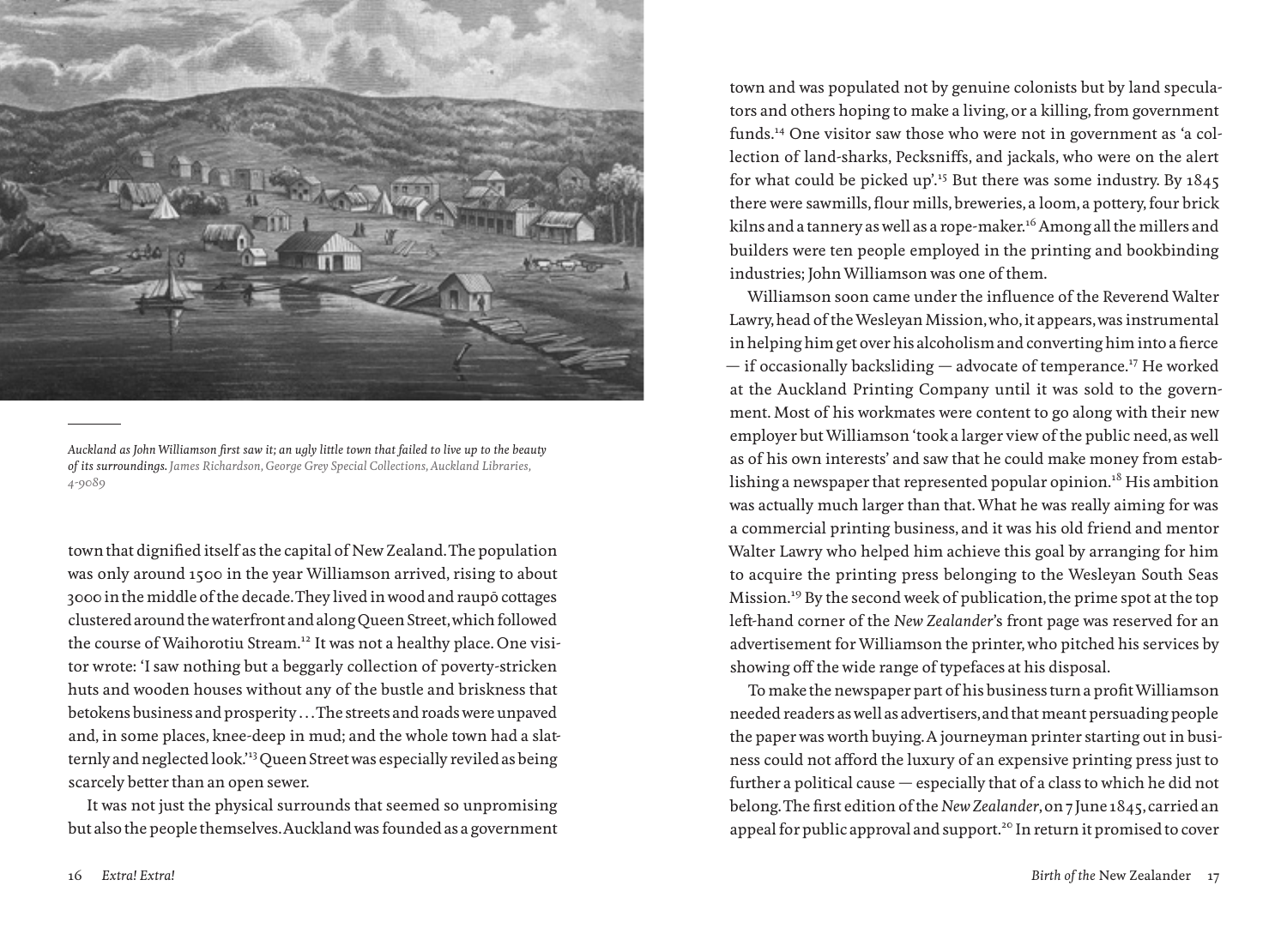

*John Williamson, reformed alcoholic, journeyman printer and proprietor of  the*  New Zealander*, could not afford a printing press just to further a political cause. 012453, ATL*

the affairs of the colony rather than just bringing in news from overseas, contradicting the assumption that the early papers were not interested in local news.21 It also promised to promote economic development by publishing information to encourage enterprise and by spreading the word in England about Auckland's many advantages. And far from being born pro-Māori, the *New Zealander* adopted the locally popular stand of  urging the British Government to send out sufficient military forces to compel rebellious natives to obedience.<sup>22</sup>

Parochialism and progress were the common elements of  every nineteenth-century Auckland newspaper's bargain with readers. But other factors varied as the community became more complex in the last three decades of  the century, and the papers took sides on the big social questions of  the day such as class and women's rights. These issues did not trouble Williamson's paper because it offered a vision of  a society in which class did not matter. Rather than reflecting the interests of  an elite

it aimed to appeal to everyone because, it said, the differences of  opinion that divided older, more populous countries could not be allowed to exist in a sparsely inhabited colony. The only sensible policy was for all classes unanimously to promote the advancement, welfare and prosperity of  their adopted country.

Importantly, the political dimension of  the *New Zealander*, and other papers like it, was not restricted to mobilising public opinion in the colony. Williamson, and just about everyone else in colonial journalism, knew the big decisions about New Zealand were made in England and so they sent copies of  their papers to London. The hope was to attract the attention of  important people in Parliament and the Colonial Office as well as Exeter Hall, the focal point for meetings of  religious and philanthropic groups who campaigned on humanitarian issues. Some battles in the New Zealand newspaper wars were then fought on foreign soil as editors sought to extend their influence overseas and papers challenged each other as well as the official version of  what was happening in the colony. There was a strong parochial element to these battles, with Auckland papers vigorously attempting to counter the stories told by papers from New Zealand Company settlements in the south. Thomas Forsaith, who edited both the *New Zealander* and the *Southern Cross*, wrote that it was difficult if  not impossible for people in Britain to have a correct impression of  events in New Zealand because the company's agents cloaked, exaggerated or perverted the truth in their own interests.23

In the mid-1860s the *New Zealander* expressed pride in the influence it claimed over Edward Cardwell, the secretary of  state for the colonies. But what the British people thought was just as important to the settlers as what the politicians thought. David Burn, a later editor of  both the *Cross* and the *New Zealander*, hoped for a distinct advantage in pushing Auckland's case in London because of  his close friendship with Thomas Serle, a prominent journalist and playwright who was editor of  the *Weekly Despatch*. 24 But it was a forlorn hope. Serle could detect no interest in colonial matters, even at the most auspicious moments, among London readers.<sup>25</sup>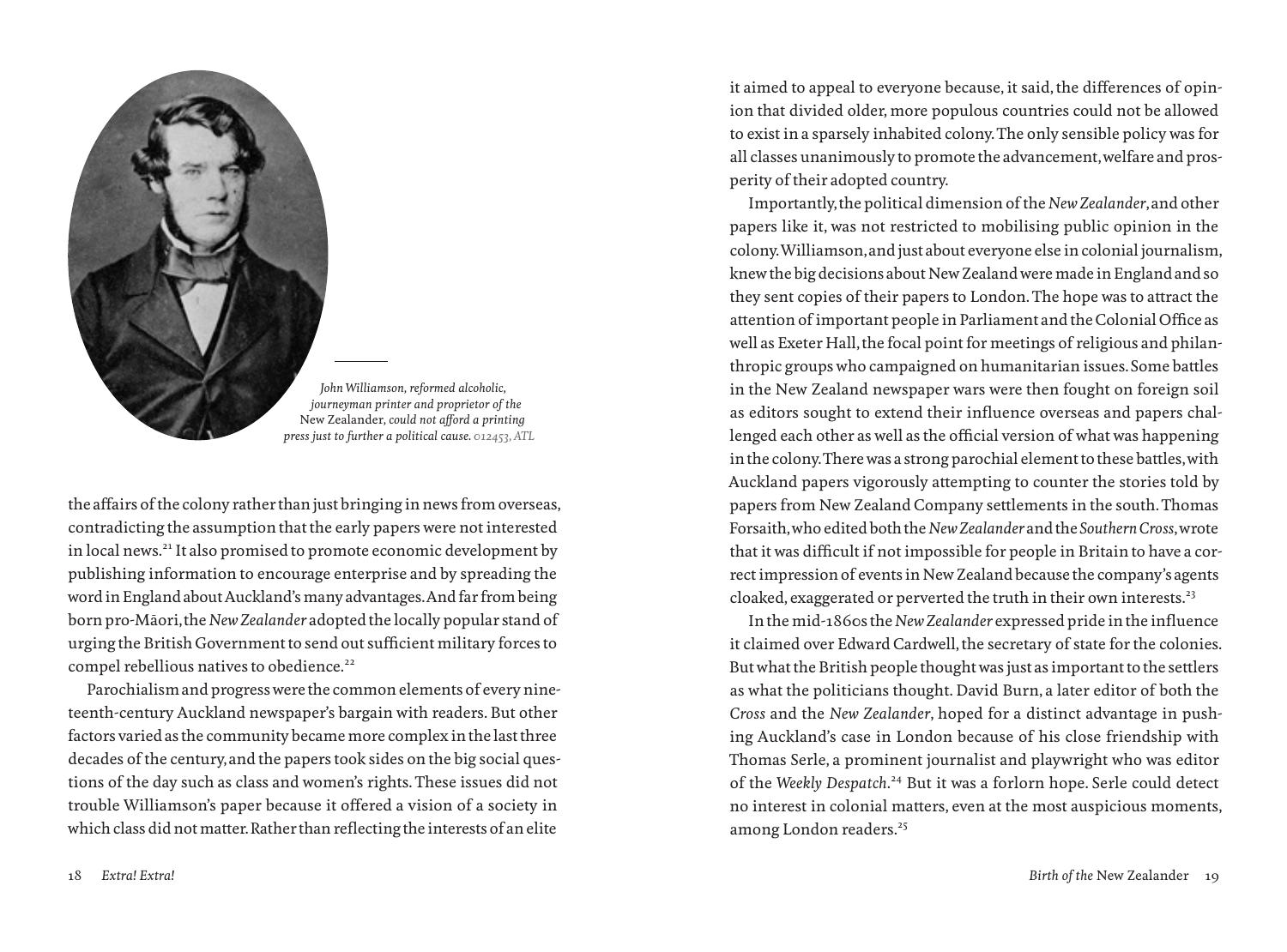By the late 1850s the *New Zealander* and the *Cross* were trying the direct approach by publishing monthly summaries prepared specially for readers in England.26 In 1864 the *Cross* attributed the long distances that separated New Zealand from Britain to making the colonists more sensitive to what was being said about them.27 This sensitivity was reflected in the nineteenth-century papers which eagerly repeated every complimentary reference from overseas and exploded with indignation at every hint of  criticism.28 Papers that sent pessimistic messages overseas were likely to find themselves accused of being traitors by their rivals.<sup>29</sup>

The *New Zealander* quickly settled into a format typical of  all colonial papers of the mid-nineteenth century. For sixpence, the reader got a basic four pages on Saturday. The front page was taken up entirely by advertising which was directed at consumers as well as businesses. For instance, on 13 July 1850 there were ads for food, real estate, blankets, horses, pills and ointments, dwellings for rent, gardening supplies, pianos and cheese. The first editorial content was always the shipping news. Arrivals and departures were important in a place that depended on the sea for most of  its trade as well as for its communications with the wider world. This might be followed by some other commercial news and then the leading article or editorial that gave the paper's opinion on some current topic. Next there was a section devoted to notices or short snippets of  news. These might be simple announcements of  public meetings or comings and goings, or they might be news items such as drownings or fires. On 12 September 1846, for example, the notices included news of  a boy killed by a runaway horse and cart in Shortland Street, the arrival of  prominent colonist Alfred Domett, an announcement advising all people who had bought land directly from Māori to lodge survey documents with the government and praise for local authorities who were repairing High Street coupled with a pointed suggestion that they should get to work on the 'gulph' that was Queen Street as well.

On a typical Saturday, the rest of  the paper would be taken up with various types of  news reports. These included verbatim transcripts of  public meetings, court cases and the deliberations of  the Legislative



*A hand-press from the* Herald *offices around the turn of  the nineteenth century was not unlike the one that printed the* New Zealander*.* New Zealand Herald

Council. Important reports, especially those of  the council, stretched to thousands of  words, sometimes occupying a page or more. There would also be material gleaned from an eclectic mix of  foreign papers brought to Auckland by ship, usually months out of  date but still news to the colonists. These were sometimes selected for their informational value and sometimes because they were merely amusing. Despite Williamson's earnest intentions, someone at the paper fully understood the importance of  humour and the promise of  a juicy scandal to keep readers